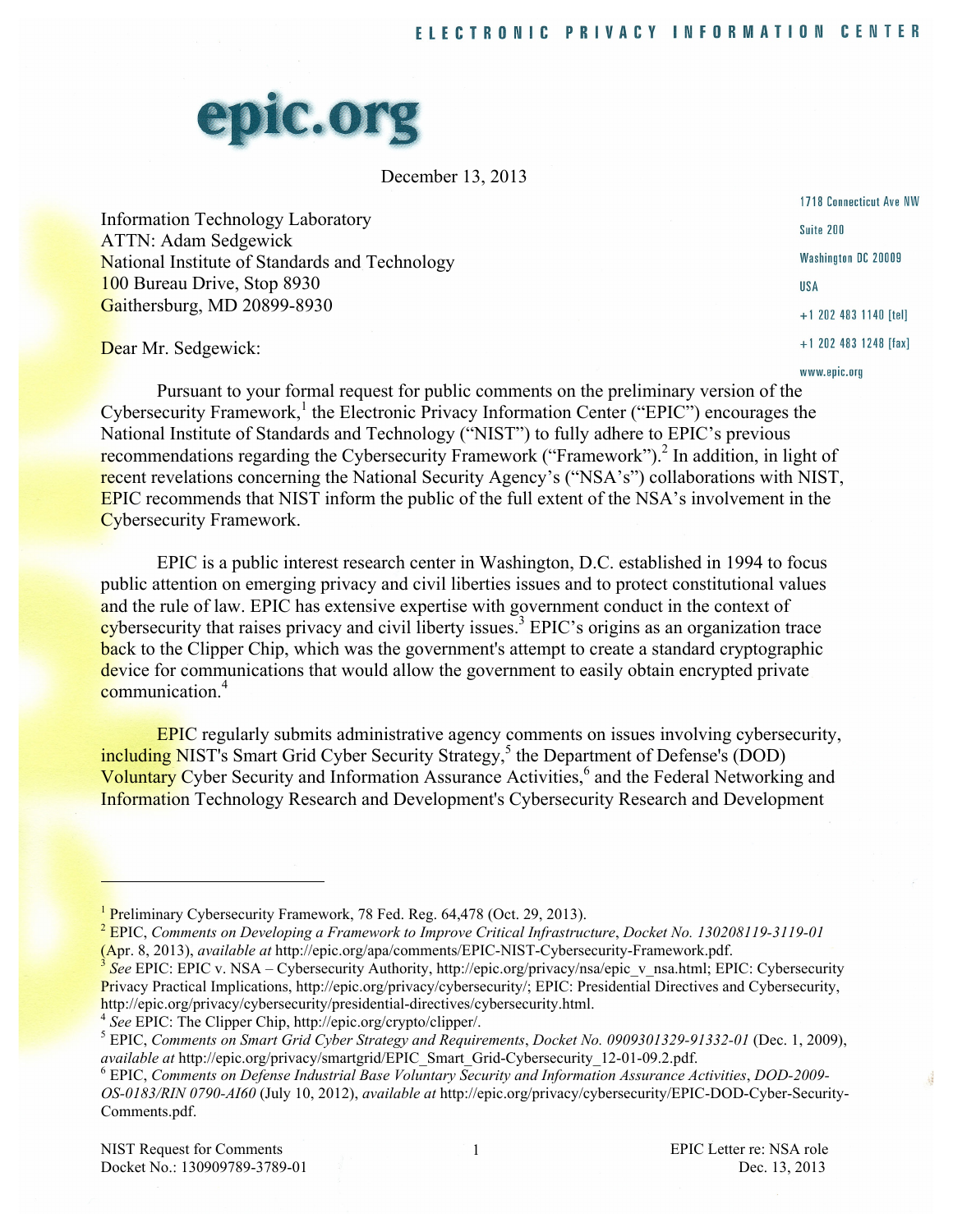Strategic Plan.<sup>7</sup> Our comments recommend that federal agencies enhance government transparency and protect the privacy of U.S. citizens.

EPIC has participated in the meetings held by various government agencies on the implementation of the Cybersecurity Framework and previously submitted comments to NIST regarding the development of the Framework.<sup>8</sup>

EPIC commends NIST for accepting public comments on the development and implementation of a cybersecurity framework. EPIC also commends NIST for its focus on privacy and civil liberty issues from the outset, and its willingness to engage the privacy and civil liberties community as it integrates privacy during the development phase of the Framework and not just after the fact. EPIC also acknowledges the preliminary Cybersecurity Framework's extensive implementation of controls to guard against the over collection, use, and storage of Personally Identifiable Information. It is encouraging that transparency is promoted throughout the Framework.

 entirety of EPIC's previous comments is attached. However, EPIC's specific recommendations were not addressed or integrated into the preliminary Framework, and we reiterate those recommendations here. In response to NIST's "Request for Information" to receive public comments on developing a cybersecurity framework, EPIC provided several recommendations for NIST, including: (1) with respect to any cybersecurity legislation, urge Congress to include protections for civil liberties and privacy in line with the Cybersecurity Framework; (2) endorse the Obama Administration's commitment to civilian control of cybersecurity; (3) urge the release of documentation concerning purported cybersecurity authority for other agencies, including NSA, involved in the Cybersecurity Framework; (4) distinguish between cybercrimes that fall under law enforcement and cyberterrorism that falls under national security; (5) acknowledge the 1992 OECD Guidelines for the security of information systems; and  $(6)$  fully adhere to the Privacy Act of 1974 and the Freedom of Information Act.<sup>9</sup> The

cyber efforts."<sup>11</sup> In addition to previous comments, recent revelations now require that NIST proactively move to clarify the NSA's role in establishing the Cybersecurity Framework. The NSA has a history of playing a secret role in civilian agency efforts to improve cybersecurity, especially since the failure of the government to get Clipper Chip implemented as the standard encryption technology in the mid-1990s.<sup>10</sup> In a March 2009 resignation letter, Rod Beckstrom, the Director of the National Cybersecurity Center at the time, stated, "NSA currently dominates most national

 $\overline{a}$ 

 7 EPIC, *Comment on Federal Cybersecurity Research and Development Strategic Plan*, (Dec. 19, 2012), *available at* http://epic.org/2012/12/20/privacy/cybersecurity/EPIC-SSG-Cybersecurity-Comments.pdf. <sup>8</sup>

<sup>&</sup>lt;sup>8</sup> EPIC, *supra* note 2.<br><sup>9</sup> *Id.* at 2-3.

<sup>&</sup>lt;sup>9</sup> Id. at 2-3.<br><sup>10</sup> See Kim Zetter, *NSA's Decade-Long Plan to Undermine Encryption Includes Backdoors, Stolen Keys, Manipulating* Standards, Wired (Sept. 5, 2013), http://www.wired.com/threatlevel/2013/09/nsa-backdoored-and-stole-keys/.<br><sup>11</sup> Letter from Rod Beckstrom, Director, National Cybersecurity Center to Janet Napolitano, Secretary, Department *Standards*, Wired (Sept. 5, 2013), http://www.wired.com/threatlevel/2013/09/nsa-backdoored-and-stole-keys/.

 Homeland Security (Mar. 5, 2009), *available at*

http://online.wsj.com/public/resources/documents/BeckstromResignation.pdf.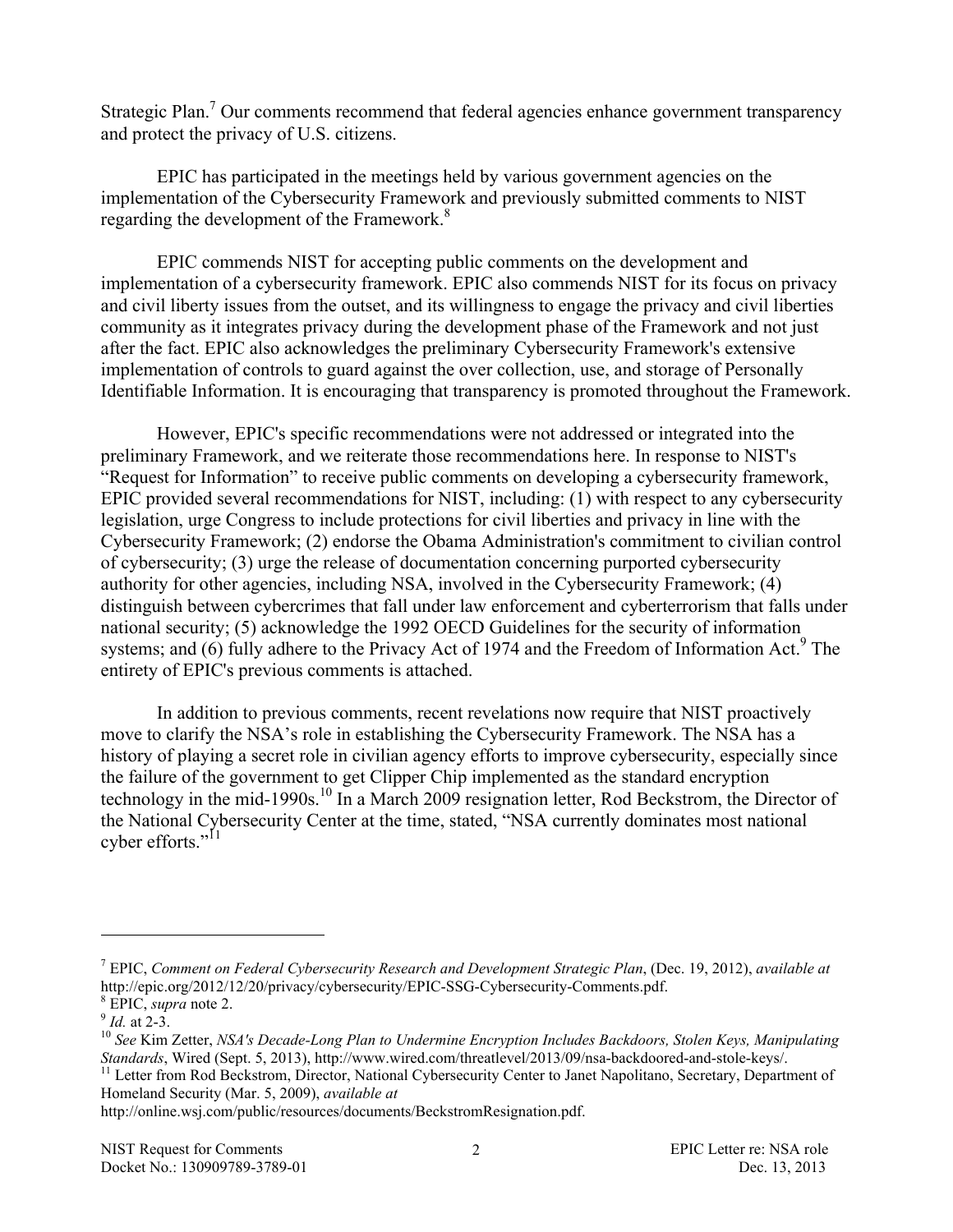Immediately following the reports, NIST re-opened several standards for further public comment.<sup>15</sup> the public's trust in NIST<sup>16</sup> and call into question the NSA's role in any civilian agency effort.<br>It is imperative that NIST regain the public's trust. To do so, NIST needs to fully and The Federal Information Security Management Act requires that NIST consult with the NSA on cybersecurity standards.<sup>12</sup> On September 5, 2013, the New York Times, ProPublica, and the Guardian issued collaborative reports indicating that the NSA may have inserted a backdoor into a NIST-approved encryption algorithm.<sup>13</sup> The weakening of a NIST-approved encryption algorithm is part of an NSA secret program codenamed BULLRUN, which focuses on pressuring vendors to implement backdoors or provide encryption keys and covertly undermining encryption standards.<sup>14</sup> However, NIST has never publicly revealed the role the NSA played in setting these standards, or if the NSA asserted influence over any other regularly accepted standards. The reports have weakened

 explicitly outline the NSA's role in setting cybersecurity standards and the role NSA has played and will continue to play within the Cybersecurity Framework.

Thank you for continuing to engage with the public on these important issues. If you have further questions or would like additional clarification on any point, you can reach EPIC at 202- 483-1140.

Sincerely,

Marc Rotenberg EPIC Executive Director

Amie Stepanovich Director, EPIC Domestic Surveillance Project

Khaliah Barnes EPIC Administrative Counsel

Jeramie D. Scott EPIC National Security Counsel

#### Enclosure

 $\overline{a}$ 

<sup>12</sup> 44 USC § 3543(a)(3).<br><sup>13</sup> See Nicole Perlroth, Jeff Larson, and Scott Shane, *N.S.A. Able to Foil Basic Safeguards of Privacy on Web*, NYT (Sept. 5, 2013), http://www.nytimes.com/2013/09/06/us/nsa-foils-much-internet-encryption.html; Jeff Larson, *et. al.*,  *Revealed: The NSA's Secret Campaign to Crack, Undermine Internet Security*, ProPublica (Sept. 5, 2013), http://www.propublica.org/article/the-nsas-secret-campaign-to-crack-undermine-internet-encryption; James Ball, *et. al.*,  *Revealed: How US and UK Spy Agencies Defeat Internet Privacy and Security*, The Guardian (Sept. 5, 2013),

http://www.theguardian.com/world/2013/sep/05/nsa-gchq-encryption-codes-security.<br><sup>14</sup> Zetter, *supra* note 10; NYT, *Secret Documents Reveal N.S.A. Campaign Against Encryption* (Sept. 5, 2013), http://www.nytimes.com/interactive/2013/09/05/us/documents-reveal-nsa-campaign-against-encryption.html.<br><sup>15</sup> NIST: Cryptographic Standards Statement (Sept. 10 2013), http://www.nist.gov/director/cybersecuritystatement-

091013.cfm.<br><sup>16</sup> See Kim Zetter, *How a Crypto 'Backdoor' Pitted the Tech World Against the NSA*, Wired (Sept. 24, 2013), 091013.cfm.

 http://www.wired.com/threatlevel/2013/09/nsa-backdoor/all/; Lily Hay Newman, *Can You Trust NIST?*, IEEE Spectrum (Oct. 9, 2013), http://spectrum.ieee.org/telecom/security/can-you-trust-nist.

 $12$  44 USC  $\frac{12}{9}$  3543(a)(3).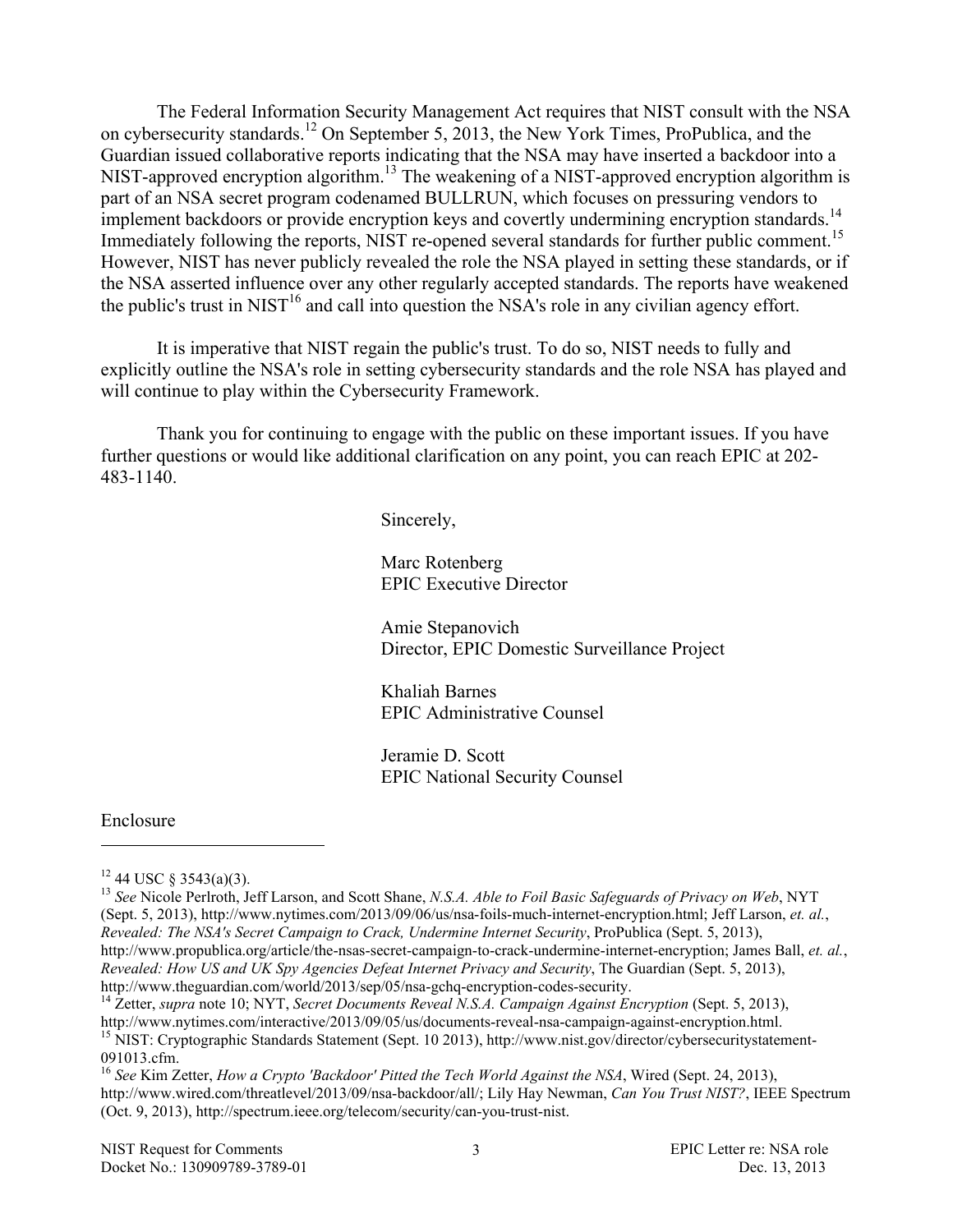#### COMMENTS OF THE ELECTRONIC PRIVACY INFORMATION CENTER

to

## THE NATIONAL INSTITUTE OF STANDARDS AND TECHNOLOGY, U.S. DEPARTMENT OF COMMERCE

"Request for Information: Developing a Framework To Improve Critical Infrastructure Cybersecurity"

April 8, 2013

By notice published on February 26, 2013, the National Institute of Standards and Technology ("NIST") of the Department of Commerce requested information "to help identify, refine, and guide the many interrelated considerations, challenges, and efforts needed to develop" a framework to reduce cyber risks to critical infrastructure.<sup>1</sup> Under Executive Order ("EO") 13636, NIST is tasked with developing a framework for reducing cyber risks to critical infrastructure (the "Cybersecurity Framework" or "Framework").<sup>2</sup> Accordingly, "[t]he Cybersecurity Framework shall include a set of standards, methodologies, procedures, and processes that align policy, business, and technological approaches to address cyber risks."<sup>3</sup> Importantly, the Cybersecurity Framework requires "methodologies . . . to protect individual privacy and civil liberties."<sup>4</sup>

The Electronic Privacy Information Center ("EPIC") is a public interest research center in Washington, D.C. EPIC was established in 1994 to focus on emerging civil liberties issues and protecting privacy, the First Amendment, and constitutional values. EPIC has a long history of promoting transparency and accountability for cybersecurity

<sup>2013) [</sup>hereinafter "Request for Information"].<br> $2 \text{ E}$  2.220, Order No. 12.626, 78 Eed, Reg. 11.720 <sup>1</sup> Developing a Framework to Improve Critical Infrastructure Cybersecurity,78 Fed. Reg. 13,024 (Feb. 26,

Exec. Order No. 13,636, 78 Fed. Reg. 11,739 (Feb. 19, 2013). <sup>3</sup>*Id.* at 11,740-41.

<sup>&</sup>lt;sup>3</sup> *Id.* at 11,740-41.<br><sup>4</sup> *Id.* at 11,741.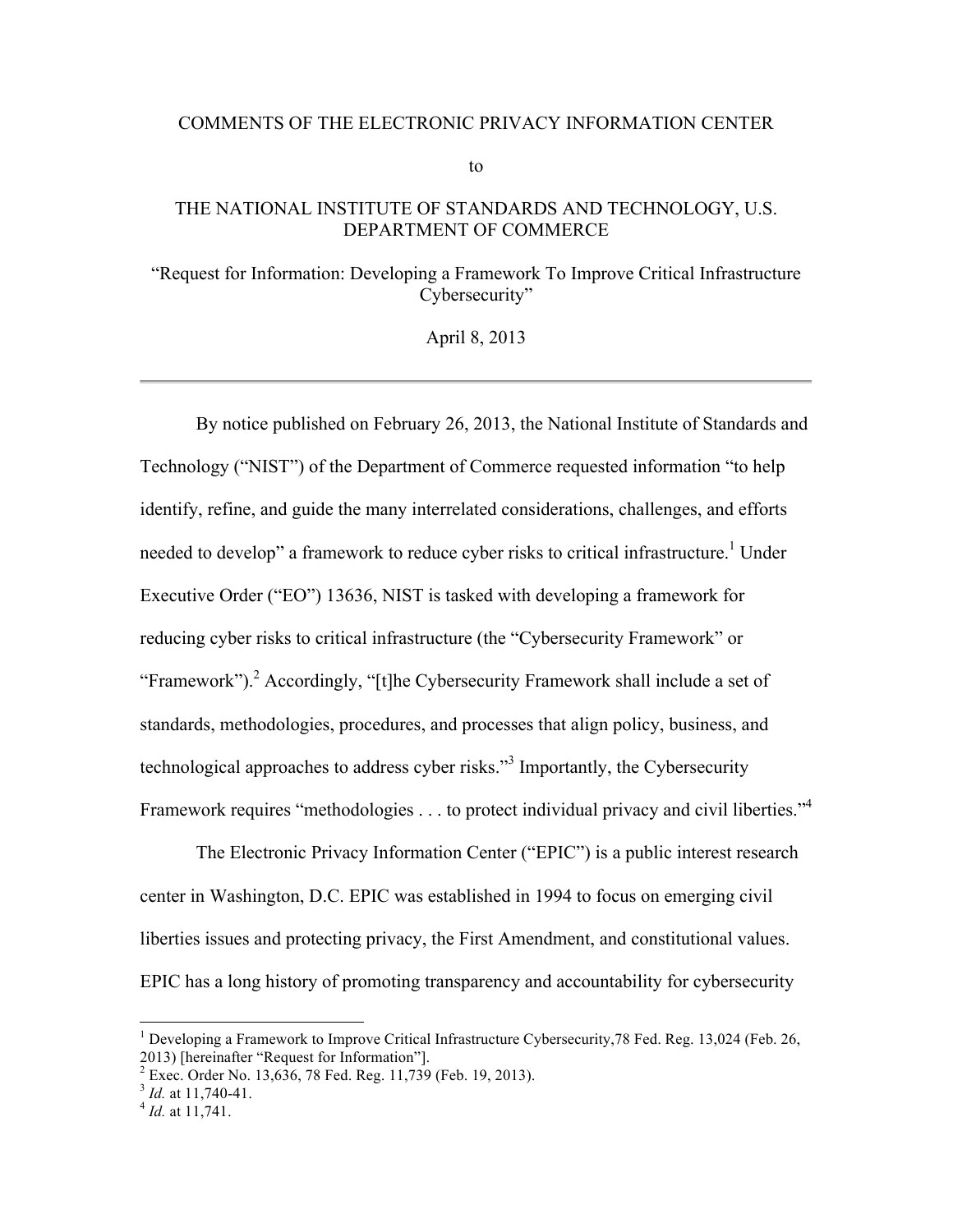and government data collection programs, specifically through the enforcement of the Privacy Act and the Freedom of Information Act.<sup>5</sup> Transparent cybersecurity programs are crucial to the public's ability to monitor the government's efforts and ensure that federal agencies respect privacy rights and comply with their obligations under the Privacy Act. EPIC further supports techniques that improve both privacy and security.

EPIC supports basing privacy and civil liberty protections on the Fair Information Practices.<sup>6</sup> Additionally, EPIC supports the review of the Department of Homeland Security's ("DHS") activities by the Chief Privacy Officer and the Officer for Civil Rights and Civil Liberties. EPIC also supports the Executive Order's call for a public report that evaluates agency activities against the Fair Information Practices ("FIPs").<sup>7</sup> In addition, EPIC agrees that the Framework "should include flexible, extensible, scalable, and technology-independent standards, guidelines, and best practices."<sup>8</sup> As the Department of Commerce explores a broad framework for cybersecurity, EPIC recommends addressing a number of fundamental concerns and consider the following additional recommendations to improve the Cybersecurity Framework.

Within the scope of the Cybersecurity Framework, EPIC recommends that NIST: (1) with respect to any cybersecurity legislation, urge Congress to include protections for civil liberties and privacy in line with the Cybersecurity Framework; (2) abide by the

<sup>&</sup>lt;sup>5</sup> See EPIC v. NSA, 678 F.3d 926 (D.C. Cir. 2012); EPIC, Cybersecurity Privacy Practical Implications, http://epic.org/privacy/cybersecurity/; EPIC, *EPIC v. NSA – Cybersecurity Authority*, http://epic.org/privacy/nsa/epic\_v\_nsa.html; EPIC, Comments of the Elec. Privacy Info. Ctr. to the Cyber Security and Information Assurance Research and Development Senior Steering Group of the Federal Networking and Information Technology Research and Development Program: Request for Comments, Dec. 19, 2012, *available at* http://epic.org/privacy/cybersecurity/EPIC-DOD-Cyber-Security-Comments.pdf.

<sup>&</sup>lt;sup>6</sup> *Id.* at 11,740 ("Such [privacy and civil liberty] protections shall be based upon the Fair Information Practice Principles . . . ."). <sup>7</sup>*Id.*

<sup>8</sup>*See* 78 Fed. Reg. 13,026.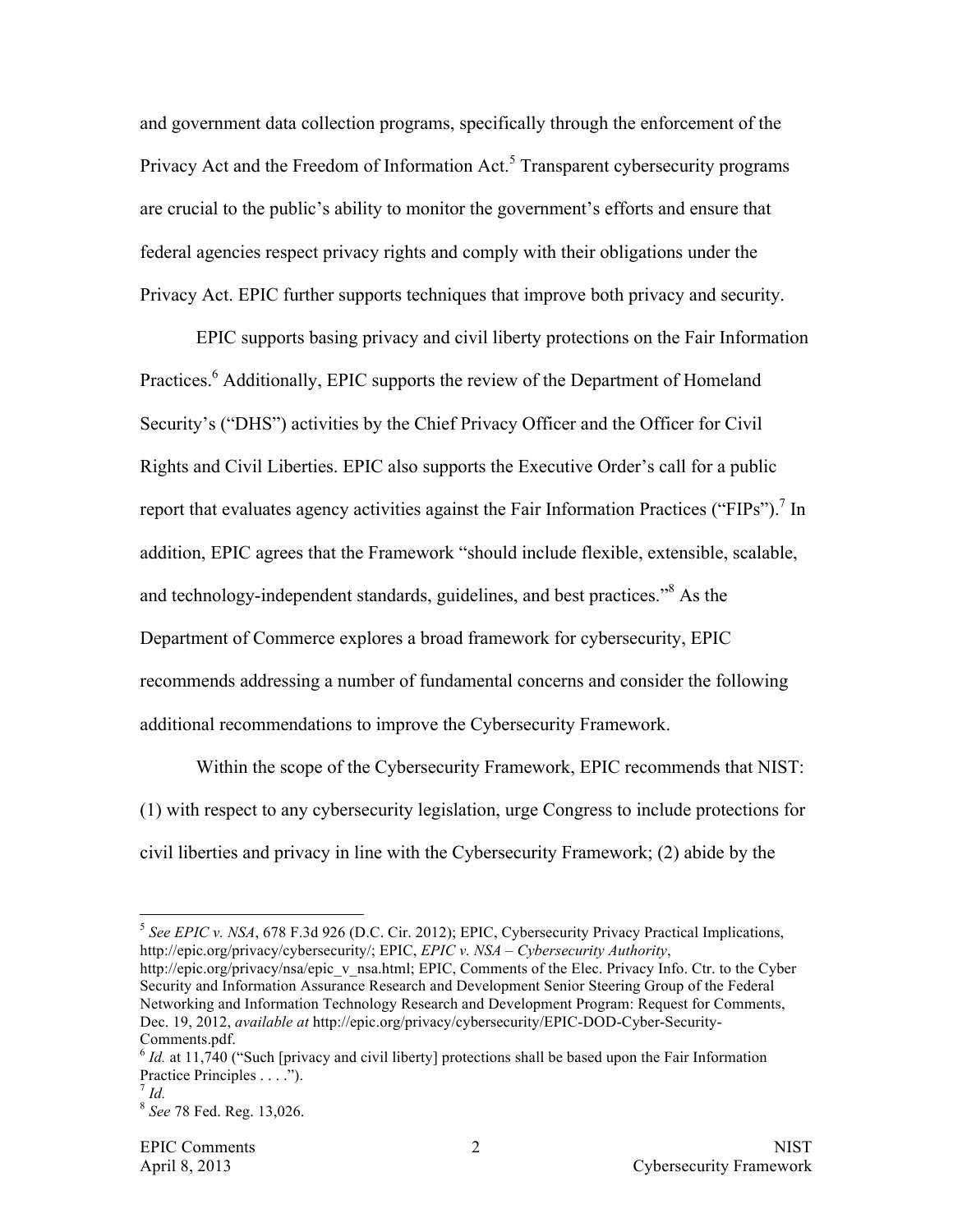Obama Administration's commitment to civilian control of cybersecurity; (3) urge the release of documentation concerning purported cybersecurity authority for agencies, including the National Security Agency ("NSA"), involved in the Cybersecurity Framework, ; (4) distinguish between cybercrimes that fall under law enforcement and cyberterrorism that falls under national security; (5) acknowledge the 1992 OECD Guidelines for the security of information systems; and (6) fully adhere to the Privacy Act of 1974 and the Freedom of Information Act.

# **I. Ensure that Any Congressional Cybersecurity Legislation Includes Protections for Civil Liberties and Privacy**

Any legislation on cybersecurity should have essential oversight and transparency mechanisms to ensure proper protection of privacy and civil liberties. As the Secretary of DHS, Janet Napolitano has said, "Congress should enact legislation to incorporate privacy, confidentiality, and civil liberties safeguards into all aspects of cybersecurity."9 That same sentiment was recently echoed by Deputy Secretary of DHS, Jane Hall Lute.<sup>10</sup>

Legislation should provide added protections to ensure privacy and civil liberties are not compromised. For example, legislation can prevent the private sector from transferring personally identifiable information to the government. As the chairman of the Financial Services Information Sharing and Analysis Center recently noted in a House cybersecurity hearing, "much could be accomplished without *ever* sharing personally

<sup>&</sup>lt;sup>9</sup> The Cybersecurity Partnership Between the Private Sector and Our Government: Protecting our National  *and Economic Security: Hearing Before the S. Comm. on Homeland Security and Governmental Affairs and S. Comm. on Commerce, Science, and Transportation joint hearing*, 113th Cong. 10 (2013) (statement of Janet Napolitano, Secretary of the U.S. Department of Homeland Security), *available at* 

http://www.hsgac.senate.gov/download/?id=bd6ad249-f43e-44ce-a369-5b23e39acf79.<br><sup>10</sup> DHS Cybersecurity: Roles and Responsibilities to Protect the Nation's Critical Infrastructure: Hearing  *Before the H. Comm. on Homeland Sec.*, 113th Cong. 10 (2013) (statement of Jane Hall Lute, Deputy Secretary of the U.S. Department of Homeland Security), *available at*  http://docs.house.gov/meetings/HM/HM00/20130313/100390/HHRG-113-HM00-Wstate-LuteJ-20130313.pdf.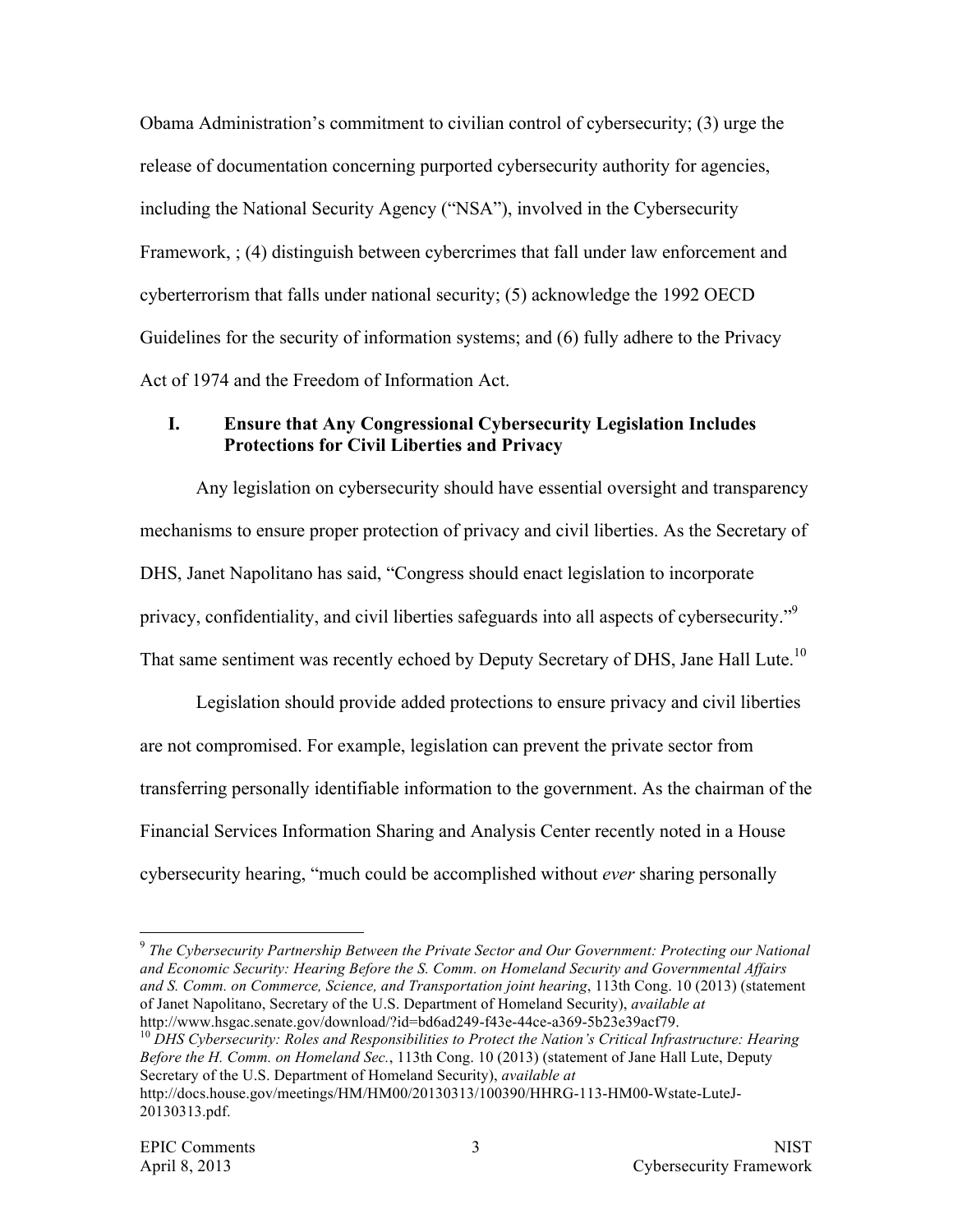identifiable information."<sup>11</sup> Any exceptions to this rule should be limited and narrowly tailored. Also, Congress should prohibit the government from exploiting information for secondary uses that the government obtains from the private sector under the Cybersecurity Framework. Additionally, Congress should task the Privacy and Civil Liberties Oversight Board ("PCLOB") with overseeing cybersecurity implementation measures. Further, Congress should clarify and strengthen DHS's role as the government leader in cybersecurity efforts.<sup>12</sup>

Any cybersecurity legislation should be designed in a manner that does not discourage lawful, constitutionally protected activity. Protecting freedom of expression and association should be a paramount concern as our nation develops a cybersecurity policy, and care should be taken to ensure that new policies do not have a chilling effect on the expression of a wide diversity of ideas or association with others via the Internet. The Internet is a vital source of information for a large and growing number of citizens and is one of the primary platforms for the democratic discussion and debate necessary for a free society. First Amendment rights of expression and association are integrally connected to privacy, due process, equal protection, and indeed so are all the rights and values protected in the Bill of Rights. With respect to any cybersecurity legislation, NIST should urge Congress to include protections for privacy and civil liberties in line with the Cybersecurity Framework.

<sup>&</sup>lt;sup>11</sup> DHS Cybersecurity: Roles and Responsibilities to Protect the Nation's Critical Infrastructure: Hearing  *Before the H. Comm. on Homeland Sec.,* 113th Cong. 4-5 (2013) (statement of Anish Bhimani, Chairman of the Financial Services Information Sharing and Analysis Center) (emphasis added), *available at*  http://docs.house.gov/meetings/HM/HM00/20130313/100390/HHRG-113-HM00-Wstate-BhimaniA-20130313.pdf.

<sup>&</sup>lt;sup>12</sup> See Webcast: DHS Cybersecurity: Roles and Responsibilities to Protect the Nation's Critical  *Infrastructure: Hearing Before the H. Comm. on Homeland Sec.*, 113th Cong. 10 (2013), http://mfile3.akamai.com/65736/wmy/sos1469-1.streamos.download.akamai.com/65740/chs\_113th/03-13-13-full.asx*.*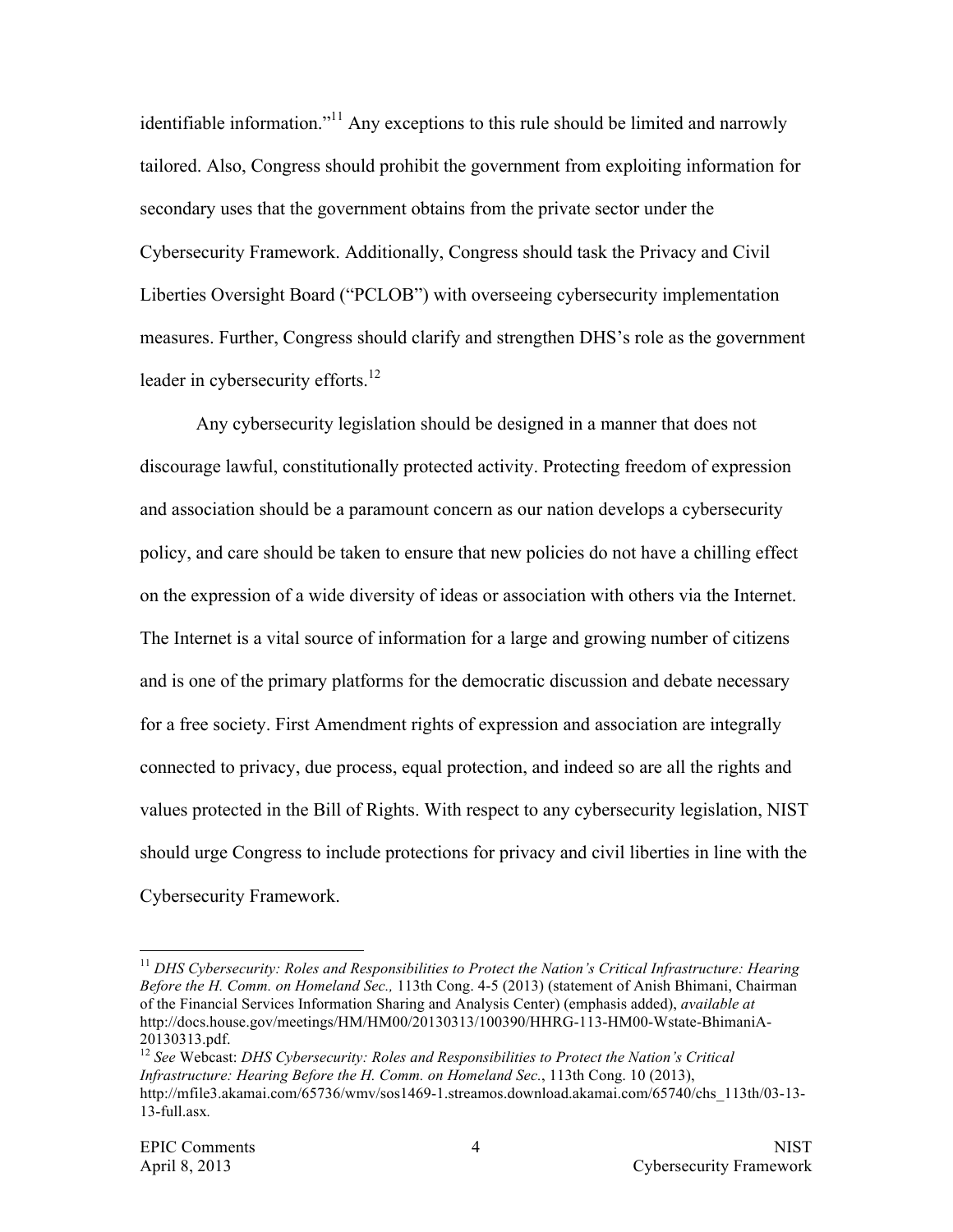#### **II. Maintaining Civilian Control of Cybersecurity is Essential to Transparency, and All Agencies Involved Should Release Documentation for the Basis of Their Cybersecurity Authority**

The need for transparency and public oversight underscores why cybersecurity efforts must be in the hands of a civilian agency. It is important that the government's cybersecurity efforts are subject to the transparency and oversight that comes with civilian agencies. Although the, for example, NSA's involvement for its expertise may be needed, in no way should the NSA covertly control cybersecurity or undermine the authority of DHS to run and lead the government's cybersecurity efforts. General Keith Alexander, the head of the U.S. Cyber Command and the National Security Agency, recognizes the need for a civilian agency to lead on cybersecurity and advises that DHS should be in the middle of any cybersecurity effort.<sup>13</sup> General Keith Alexander called putting civilian agencies in charge of domestic cybersecurity "the correct thing to do" because it allows "the transparency which I think the American People need in this area<sup>",14</sup>

Neither the NSA, nor any other non-civilian agency, should dictate cybersecurity efforts or become the de facto leader of cybersecurity behind the scenes. NSA has played an increasingly significant role in domestic communications security and concerns that the NSA may exert undo control and influence over cybersecurity efforts are legitimate. In a March 2009 resignation letter, Rod Beckstrom, the Director of the National Cybersecurity Center at the time, stated, "NSA effectively controls DHS cyber efforts through detailees, technology insertions, and the proposed move of NPPD and the NCSC

<sup>13</sup> Jennifer Martinez, *General: Nation Needs DHS involved in Cybersecurity*, The Hill Oct. 1, 2012, http://thehill.com/blogs/hillicon-valley/technology/259547-general-nation-needs-dhs-involved-incybersecurity.

<sup>&</sup>lt;sup>14</sup>Transcript: Cyber Gridlock: Why the Public Should Care, 18 http://www.wilsoncenter.org/sites/default/files/cybersecuritytranscript.pdf .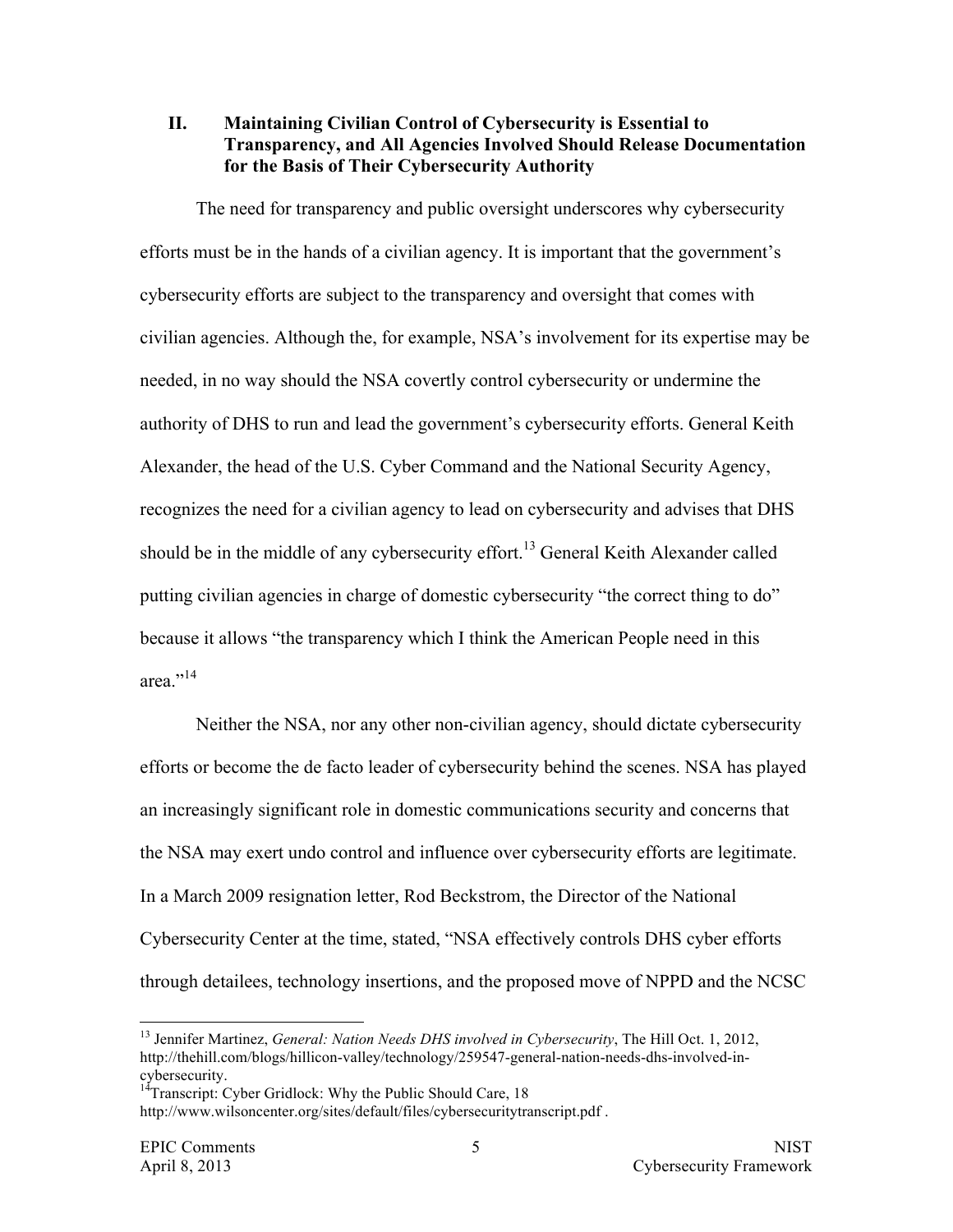to a Fort Meade NSA facility."15 Mr. Beck continues, "NSA currently dominates most national cyber efforts."16 While we respect the technical expertise of the Agency, it is vitally important that the American public can hold the government accountable for its actions within the field of cybersecurity.

The NSA has provided the public with little to no insight into the Agency's cybersecurity efforts, opting to remain a black hole for information on government cybersecurity efforts. Since January 2009, EPIC has pursued eight Freedom of Information Act matters with the NSA regarding its increasing role in domestic communications security. In six of those cases, the NSA has never disclosed documents responsive to EPIC's request. The NSA continually ignored the Freedom of Information Act's statutory deadlines or improperly refused to comply with required procedures. The NSA's actions in response to legitimate requests under the Freedom of Information Act have been evasive and undermine any thoughts that it will provide the needed transparency with respect to the government's cybersecurity efforts.<sup>17</sup>

The NSA has erected a wall of secrecy around its cybersecurity activity. As mentioned above, EPIC has spent enormous time and effort in an attempt to make the NSA's cybersecurity authority available to the public. EPIC has sought the text of National Security Presidential Directive 54, which sets forth NSA's role in cybersecurity and surveillance, $^{18}$  and Presidential Policy Directive 20, $^{19}$  which expands the NSA's

 $^{16}$   $\tilde{I}$ d. http://online.wsj.com/public/resources/documents/BeckstromResignation.pdf.

<sup>&</sup>lt;sup>15</sup> Letter from Rod Beckstrom, Director, National Cybersecurity Center to Janet Napolitano, Secretary, Department of Homeland Security (March 5, 2009), *available at*

<sup>&</sup>lt;sup>16</sup> Id.<br><sup>17</sup> See EPIC's letter to Senate for an overview of EPIC's efforts to acquire information about NSA's involvement in cybersecurity (sec. V.), *available at* http://epic.org/privacy/cybersecurity/EPIC-Senate-

<sup>&</sup>lt;sup>18</sup> EPIC, Freedom of Information Act Appeal, FOIA Case 58987, *available at* http://www.epic.org/foia/NSPD54\_complaint.pdf.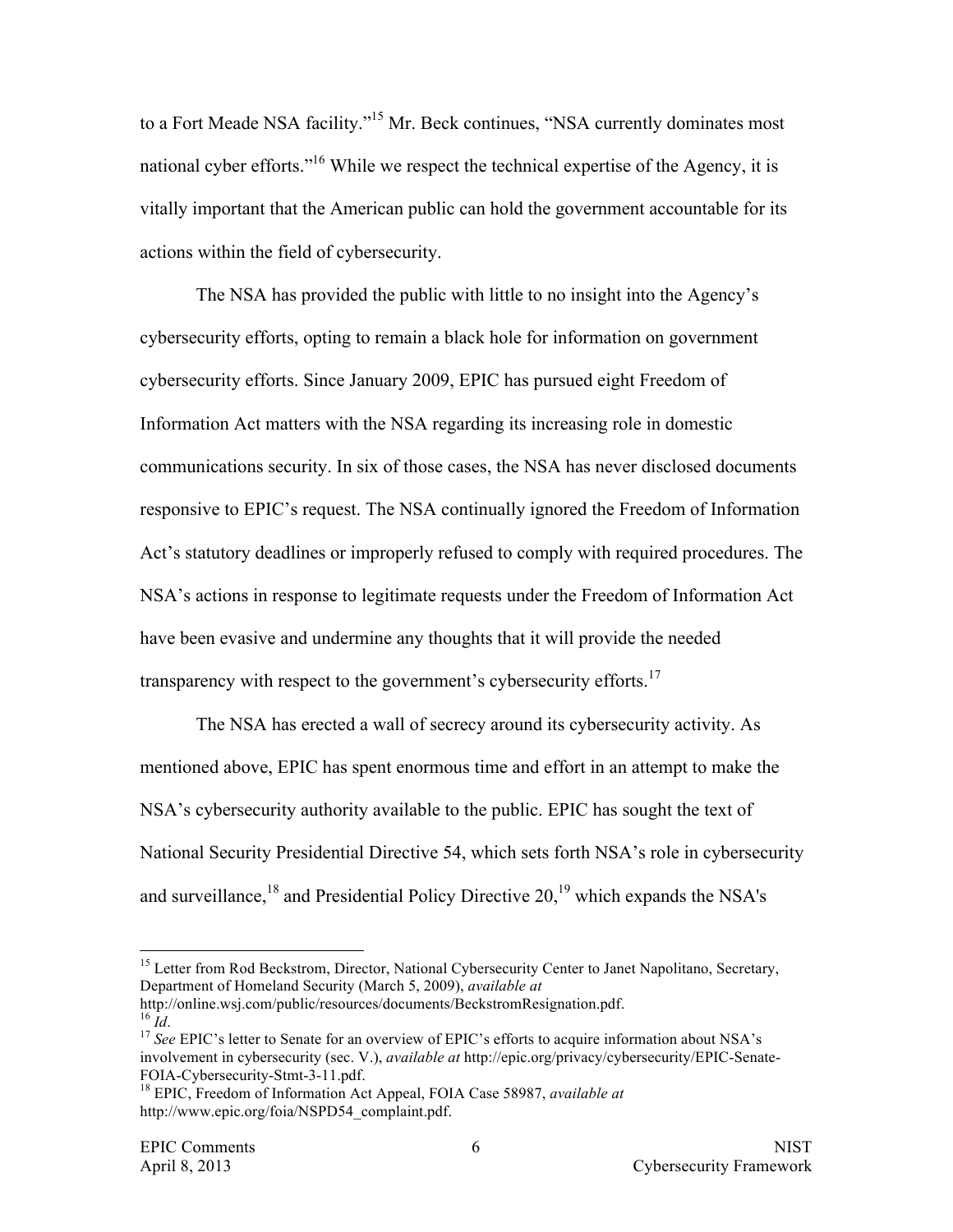cybersecurity authority and has raised concerns about government surveillance of the Internet.<sup>20</sup>

Urging all agencies involved in cybersecurity, including the NSA, to release the documentation concerning their cybersecurity authorithy would provide the opportunity for meaningful public participation in the development of new security measures that may have a significant impact on civil liberties, such as privacy. The Senate Committee on Homeland Security and Governmental Affairs recognizes that cybersecurity initiatives must include actions to "…reassure [the public] that efforts to secure cyber networks will be appropriately balanced with respect for privacy and civil liberties."<sup>21</sup> EPIC urges NIST to encourage all agencies involved in the Cybersecurity Framework, including the NSA, to clarify their purported authority and role in cybersecurity.

The cybersecurity activity undertaken by the federal government must be carefully monitored and civilian control presents an opportunity to do this in a way military control does not. Any policies should be subject to the independent oversight of an empowered and effective Privacy and Civil Liberties Oversight Board. Additionally, cybersecurity efforts should be subject to rigorous public and congressional reporting as well as DHS Inspector General audits in order to protect individual liberties while providing robust cybersecurity.

<sup>19</sup> EPIC, Freedom of Information Act Appeal, *available at* http://epic.org/foia/nsa/NSA-PPD-Appeal.pdf.

20 EPIC Complaint, *available at* http://www.epic.org/foia/FOIAapp112409.pdf.

 Senate Committee on Homeland Security and Governmental Affairs to Michael Chertoff, Secretary, Department of Homeland Security note 5 (May 1, 2008), *available at* <sup>21</sup> Letter from Joseph I. Lieberman, Chairman, and Susan M. Collins, Ranking Member, United States http://hsgac.senate/gov/public/\_files/5108LiebermanCollinslettertoChertoff.pdf.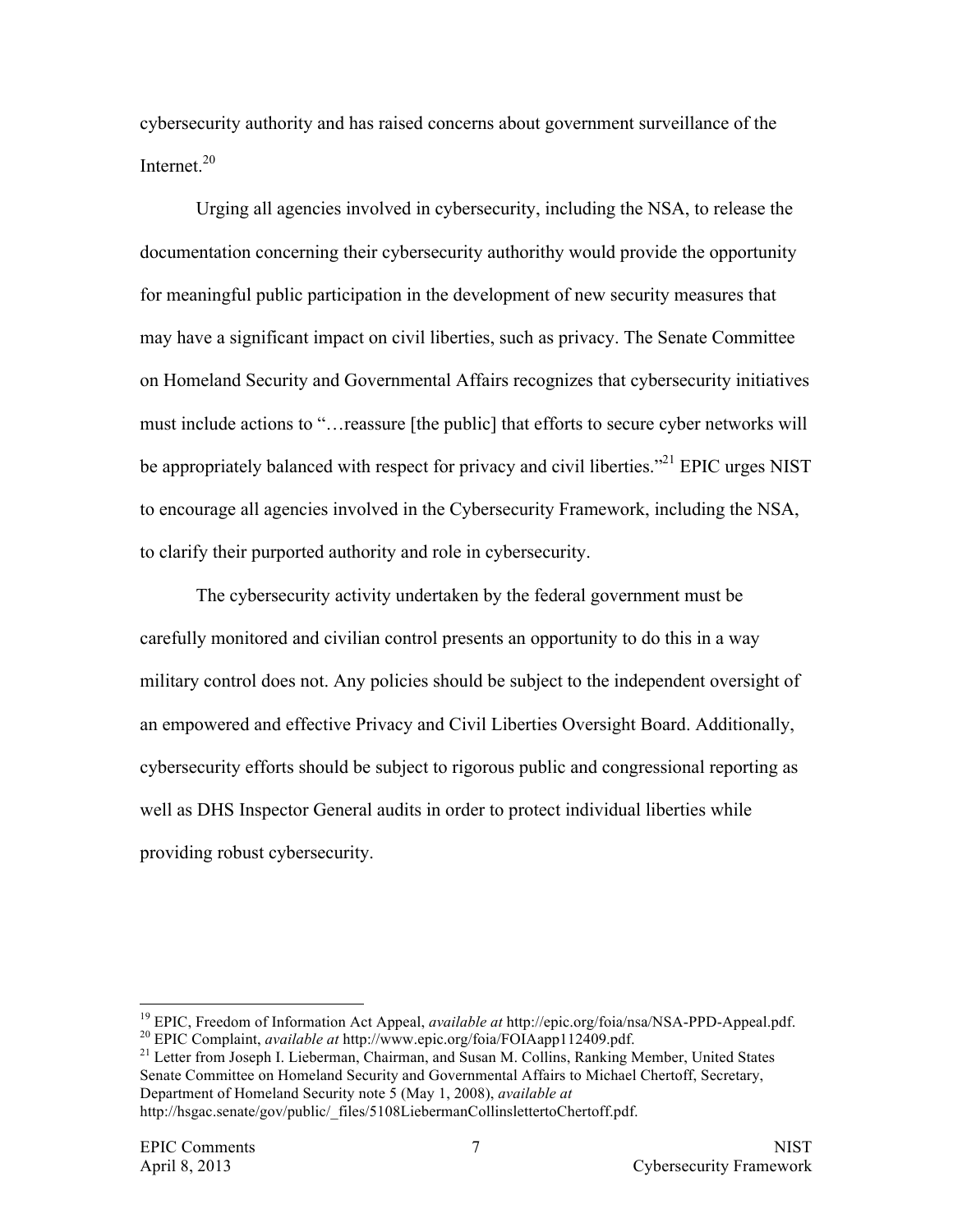## **III. The Cybersecurity Framework Should Distinguish Between Cybercrimes and Cyberterrorism**

The overwhelming majority of cybersecurity incidents do not fall within the "national security" designation. As Deputy Secretary Lute has noted, cyberspace should not be managed like a warzone.<sup>22</sup> Most of the cybersecurity issues amount to civilian crimes committed in cyberspace (i.e. cybercrimes) that should be handled by state and local law enforcement and not under the rubric of national security.<sup>23</sup> The misappropriation of intellectual property, cyber-espionage, and hacktivism, to name a few cybersecurity issues, do not pose national security threats and should not be treated as such. The Cybersecurity Framework should narrowly focus on reducing "cyber risks to critical infrastructure,"<sup>24</sup> where critical infrastructure is statutorily defined as " systems and assets, whether physical or virtual, so vital to the United States that the incapacity or destruction of such systems and assets would have a debilitating impact on security, national economic security, national public health or safety, or any combination of those matters."<sup>25</sup> Only when cybersecurity incidents encompass this definition are they properly classified as cyberterrorism and fall under national security.

The Cybersecurity Framework should distinguish between those cybersecurity incidents that fall within the limited scope of national security (i.e. cyberterrorism) and those that do not (i.e. cybercrime). Too often claims of national security tip the

 <sup>22</sup>*See* Webcast: *DHS Cybersecurity: Roles and Responsibilities to Protect the Nation's Critical Infrastructure: Hearing Before the H. Comm. on Homeland Sec.*, 113th Cong. 10 (2013) !!!!!!!!!!!!!!!!!!!!!!!!!!!!!!!!!!!!!!!!!!!!!!!!!!!!!!! http://mfile3.akamai.com/65736/wmy/sos1469-1.streamos.download.akamai.com/65740/chs\_113th/03-13-13-full.asx*.*

 <sup>23</sup>*See* Webcast: *DHS Cybersecurity: Roles and Responsibilities to Protect the Nation's Critical Infrastructure: Hearing Before the H. Comm. on Homeland Sec.*, 113th Cong. 10 (2013) http://mfile3.akamai.com/65736/wmv/sos1469-1.streamos.download.akamai.com/65740/chs\_113th/03-13-13-full.asx*.*

<sup>13-</sup>full.asx.<br><sup>24</sup> Request for Information, 78 Fed. Reg. at 13,024. <sup>24</sup> Request for Information, 78 Fed. Reg. at 13,024.<br><sup>25</sup> 42 U.S.C. § 5195c(e).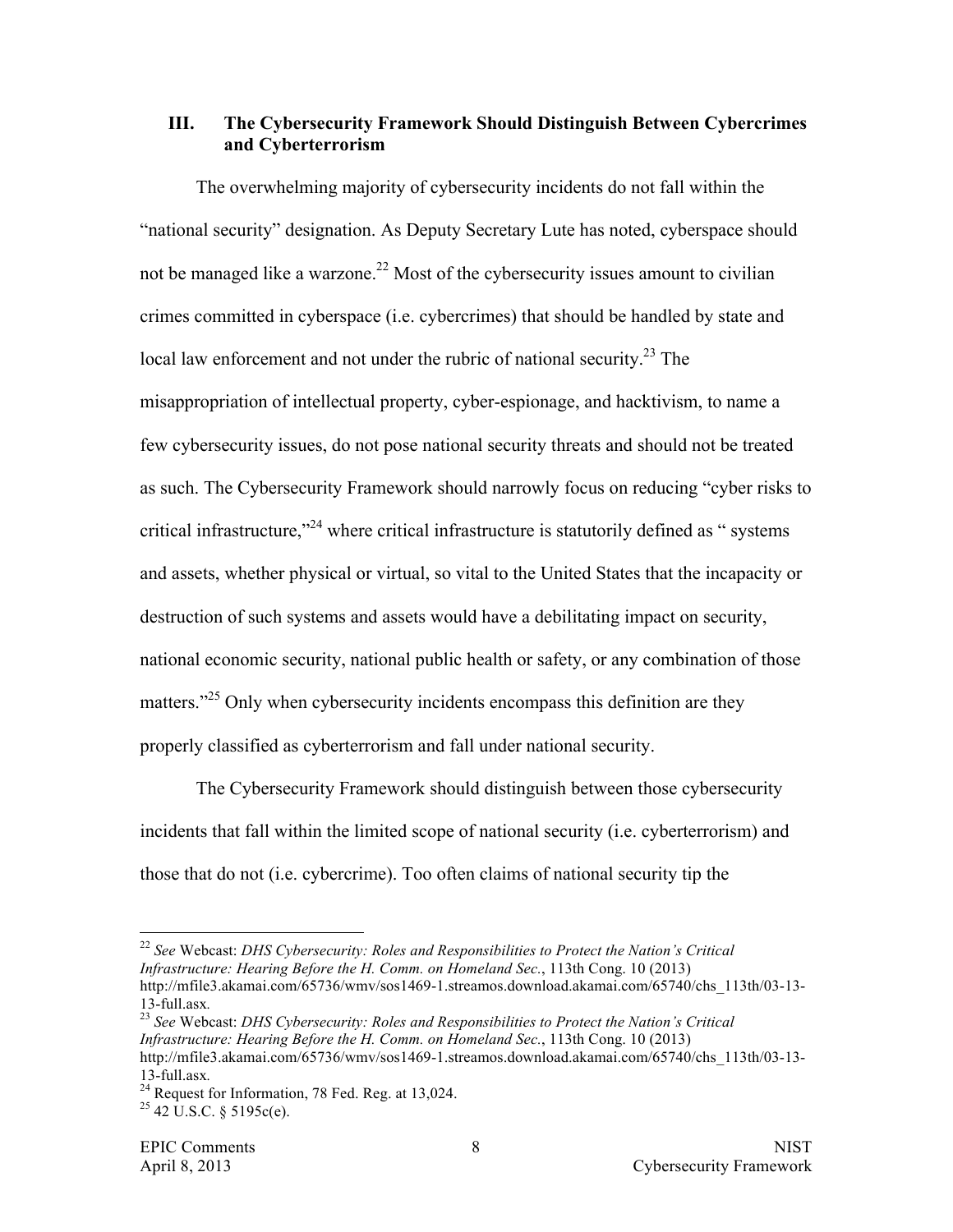transparency-secrecy scale towards secrecy; thus the Cybersecurity Framework should clearly define what encompasses national security threats. Even those aspects of the Cybersecurity Framework that do fall under national security should be transparent whenever possible. As the National Security Strategy states, "our democracy depends upon transparency, and whenever possible we are making information available to the American people so that they can make informed judgments and hold their leaders accountable."26

## **IV. NIST Should Acknowledge the 1992 OECD Guidelines for the Security of Information Systems to Further Incorporate Privacy Protections**

Privacy safeguards are vital to cybersecurity. Robust privacy protections promote cybersecurity in a number of ways. Proper privacy protections, including adequate data protection and avoidance of unnecessary transfers of personal information, limit exposure to a cyberattack or other type of breach and minimize the risk to individuals when such attacks occur.

Organisation of Economic Co-operation Development ("OECD") Security Guidelines.<sup>27</sup> Protecting individual privacy keeps cybersecurity efforts focused on robust efforts to secure cyberspace, prevent attacks, and minimize damage and disruption when attacks do occur. As noted, EPIC supports the Cybersecurity Framework's commitment to the FIPs. Further, in an effort to protect personal privacy and maintain the open and free flow of information, EPIC recommends the Cybersecurity Framework acknowledge the

<sup>26</sup> National Security Strategy 36-37 (May 2010), *available at* 

 http://www.whitehouse.gov/sites/default/files/rss\_viewer/national\_security\_strategy.pdf 27 Organisation for Economic Co-operation Development, *OECD Guidelines for the Security of*  Information Systems Networks: Towards a Culture of Security (1992), available at http://www.oecd.org/internet/ieconomy/oecdguidelinesforthesecurityofinformationsystems1992.htm.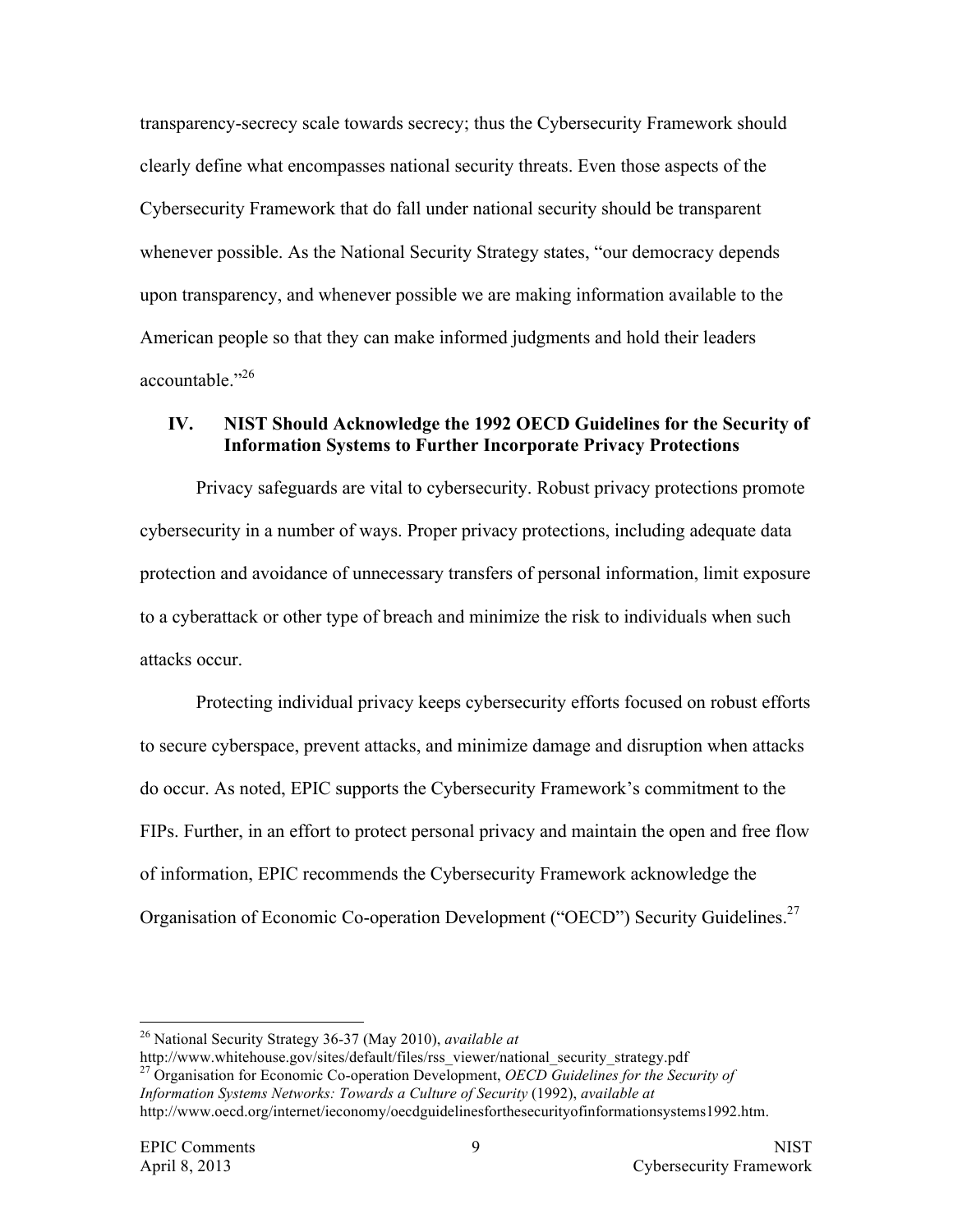These principles include:

- **Accountability**
- Awareness
- Ethics
- Multidisciplinary
- Proportionality
- Integration
- Timeliness
- Reassessment
- Democracy<sup>28</sup>

In particular, EPIC emphasizes the need for recognition of the Democracy

Principle, which states "[t]he security of information systems should be compatible with

the legitimate use and flow of data and information in a democratic society."29

# **V. The Cybersecurity Framework Should Fully Adhere to the Privacy Act and Freedom of Information Act**

The Cybersecurity Framework will provide an overarching structure for the U.S. Government's cybersecurity efforts. Those efforts may include the collection of personally identifiable information on individuals and any such collection is subject to

the Privacy Act of 1974.

The Privacy Act of 1974 places extensive obligations on federal agencies that collect and use personal information.<sup>30</sup> The government's cybersecurity efforts should not be exempted from the obligations under the Privacy Act. In addition to the Privacy Act, all agencies involved in cybersecurity efforts should fully adhere to the openness requirements of the Freedom of Information Act ("FOIA"). The FOIA's purpose is to facilitate transparency by providing public oversight of government operations. Therefore agencies should only apply FOIA exemptions when they are absolutely necessary.

 <sup>28</sup>*Id*. !!!!!!!!!!!!!!!!!!!!!!!!!!!!!!!!!!!!!!!!!!!!!!!!!!!!!!!

 <sup>29</sup>*Id*.

30 5 U.S.C. § 552a (2006).